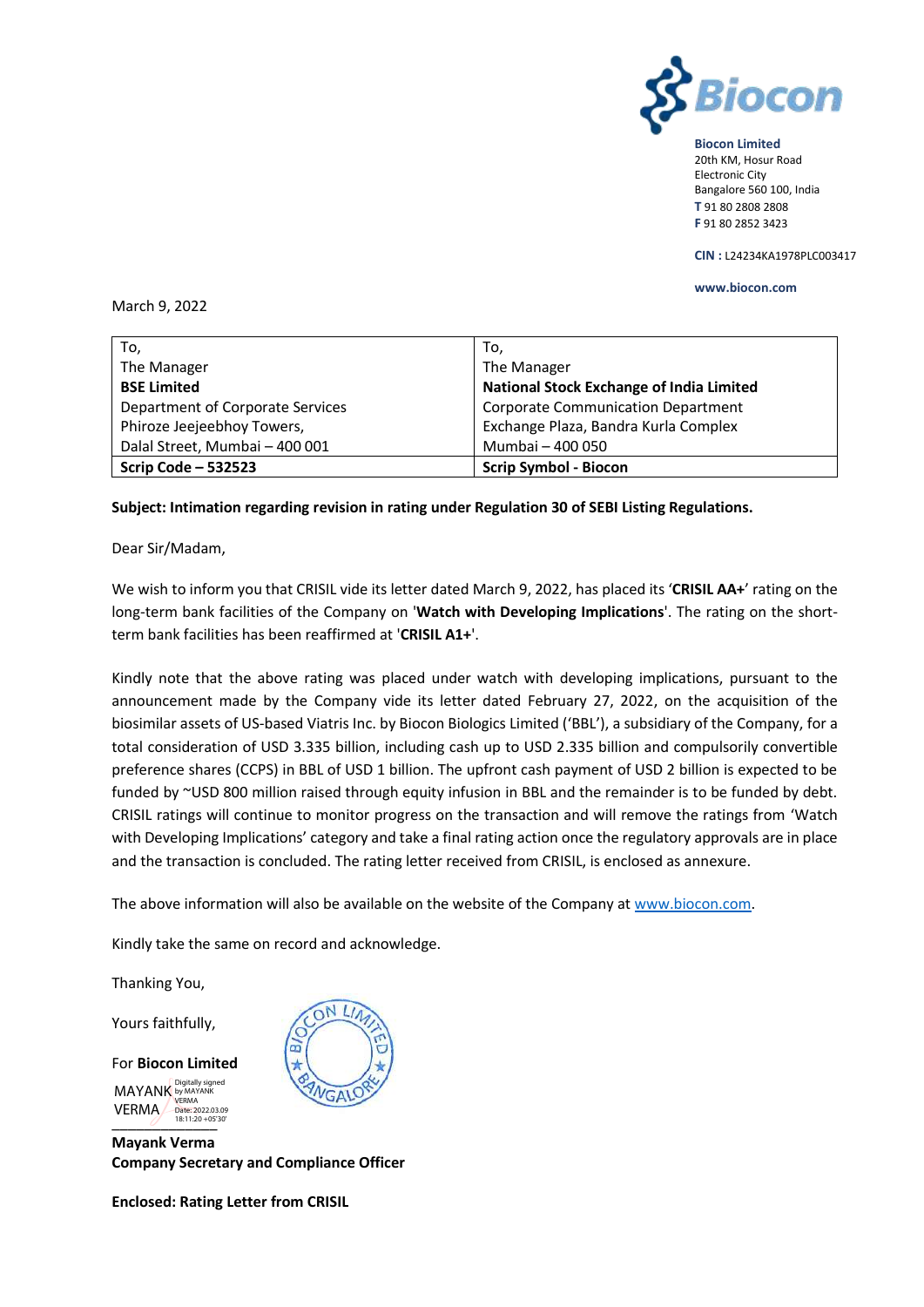# **Ratings**

CRISIL Ratings Limited (A subsidiary of CRISIL Limited)



# **Rating Rationale**

March 09, 2022 | Mumbai

# **Biocon Limited**

*Long-term rating placed on 'Watch Developing'; short-term rating reaffirmed*

#### **Rating Action**

| Total Bank Loan Facilities Rated | Rs.250 Crore                                                                               |  |  |
|----------------------------------|--------------------------------------------------------------------------------------------|--|--|
| ∥ Long Term Rating               | ∥ CRISIL AA+/Watch Developing (Placed on 'Rating Watch ∥<br>with Developing Implications') |  |  |
| ∥ Short Term Rating              | CRISIL A1+ (Reaffirmed)                                                                    |  |  |

*1 crore = 10 million*

*Refer to Annexure for Details of Instruments & Bank Facilities*

#### **Detailed Rationale**

CRISIL Ratings has placed its 'CRISIL AA+' rating on the long-term bank facilities of Biocon Ltd (Biocon) on '**Rating Watch with Developing Implications'**. The rating on the short-term bank facilities has been reaffirmed at 'CRISIL A1+'.

On February 28, 2022, Biocon Biologics Ltd (BBL; a subsidiary of Biocon) announced that its Board of Directors, at a meeting held on February 27, 2022, approved the proposed acquisition of the biosimilar business of US-based Viatris Inc. Accordingly, BBL entered into a definitive agreement with Viatris Inc to acquire its biosimilars business for a total consideration of USD 3.335 billion, including cash up to USD 2.335 billion and compulsorily convertible preference shares (CCPS) in BBL of USD 1 billion. The upfront cash payment of USD 2 billion is expected to be funded by ~USD 800 million raised through equity infusion in BBL and the remainder is to be funded by debt. The transaction is expected to close in the second half of calendar year 2022, subject to satisfaction of closing conditions and certain regulatory approvals.

CRISIL Ratings will continue to monitor progress on the transaction and will remove the ratings from watch and take a final rating action once the regulatory approvals are in place and the transaction is concluded. While this transaction will enable BBL to attain commercialisation expertise in the developed markets and realize the higher revenue and associated profits from its partnered products, its debt protection metrics could moderate in the near-term due to the large debt expected to be taken for the acquisition. Nonetheless, CRISIL Ratings expects the debt protection metrics to improve back to almost current-levels by fiscal 2024.

CRISIL Ratings will remain in discussion with BBL's management to better understand the terms of debt funding for the transaction as well as the synergy benefits that may emerge post completion of the transaction. CRISIL Ratings also notes that the company may undertake an initial public offering (IPO) over the next two years depending on the market conditions.

Earlier, in September 2021, BBL and Serum Institute Life Sciences Pvt Ltd (SILS), announced a strategic alliance as part of which BBL will offer around 15% stake to SILS at a post-money valuation of around USD 4.9 billion, for which it will get committed access to 100 million doses of vaccines per annum for 15 years. This alliance is subject to regulatory approval and is on track to be implemented by October 1, 2022. CRISIL Ratings expects this alliance to strengthen BBL's business risk profile and product offerings over the medium term and will continue to monitor the developments in this regard.

The ratings continue to reflect the established position of Biocon in the biopharmaceutical (biopharma) segment, diversified revenue and healthy pipeline of biosimilar products. The ratings also factor in its strong financial risk profile, driven by healthy debt protection metrics. These strengths are partially offset by uncertainty regarding payoffs in the research and development (R&D)-driven model for development and commercialisation of biosimilars and novel molecules. The company is also susceptible to regulatory uncertainties and intense competition.

### **Analytical Approach**

To arrive at its ratings, CRISIL Ratings has combined the business and financial risk profiles of Biocon and its subsidiaries as all the companies, collectively referred to as Biocon, primarily operate in the biopharma sector and are under a common management. The joint venture, Neo Biocon FZ-LLC, has been moderately consolidated. CRISIL Ratings has amortised goodwill on acquisition and intangibles (including products under development) over five years.

Please refer Annexure - List of Entities Consolidated, which captures the list of entities considered and their analytical treatment of consolidation.

#### **Key Rating Drivers & Detailed Description**

## **Strengths**

#### **Established position in the biopharma segment**

Biocon is the leading biopharma company in India with a track record of 40 years. In the biopharma segment, the company has presence primarily in India and semi-regulated economies. In the domestic formulations market, it is a biosimilars-focused specialty products company, mainly in chronic therapy areas. The domestic business has multiple divisions such as metabolics, oncology, nephrology, immunotherapy and comprehensive care. Biocon has strong brands such as Insugen® (rhinsulin), BASALOG™ (insulin glargine), BIOMab-EFGR® (nimotuzumab), BLISTO® (glimepiride + metformin), CANMab

https://www.crisil.com/mnt/winshare/Ratings/RatingList/RatingDocs/BioconLimited March 09, 2022 RR 288838.html 1/8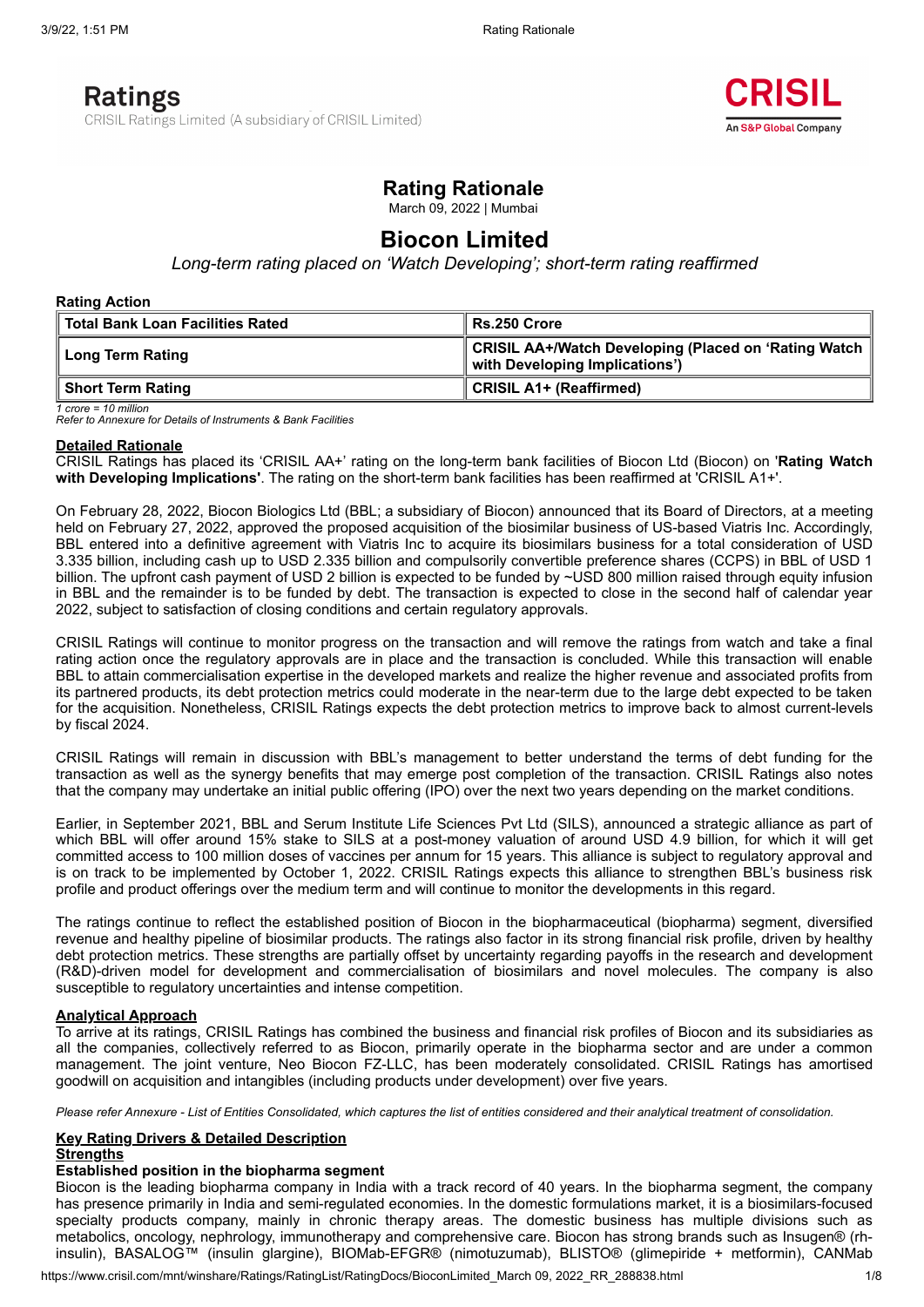(trastuzumab), KABEVA (bevacizumab), Evertor® (everolimus), TACROGRAF™ (tacrolimus), and ALZUMAb™ (itolizumab) across its biosimilar and novel biologic portfolio. It is among the leading players in insulin in Asia, with its global capacities making it a leading insulin producer globally. Biocon is also a leading supplier of complex, small molecule active pharmaceutical ingredients (APIs) across the cardiovascular, anti-obesity and immuno-suppressant therapeutic areas.

#### **Strong and diversified revenue streams**

Revenue is diversified primarily across generics (28% of revenue in the first nine months of fiscal 2022), biosimilars (43%), research services (32%), including the inter segment revenue (-4%).

Generics segment degrew by 9% in first nine months of fiscal 2022, due to a muted performance in the first half of the fiscal on account of operational and supply challenges posed by the Covid-19 pandemic, continued pricing pressure in the US for the formulations portfolio as well as slower-than-expected ramp up of demand for APIs. This was partially offset by a sequential growth in the third quarter driven by the launch of a complex generic, Everolimus, in the US market as well as uptick in the API business. Biocon has consolidated its position in this segment through its portfolio of differentiated APIs, including fermentation based, synthetic, high potent and peptides as well as vertically integrated complex formulations and a moderate growth is expected in this segment over medium term.

Biocon's long-term growth potential is expected to be led by its biosimilar and novel biologics segments in both semi-regulated and regulated markets. While these segments continue to require large investment for R&D and capital expenditure (capex), the company is supported by steady cash flow from all its established business segments – generics, biosimilars and research services. As on December 31, 2021, the company had five approved biosimilar products in Europe and three in the US in partnership with Viatris. Semglee® (biosimilar insulin glargine) was launched in the US in August 2020 and is Biocon's third launch in that market after Fulphila® (biosimilar pegfilgrastin) and Ogivri® (biosimilar trastuzumab). Additionally, Biocon received the European Commission's approval for Abevmy® (biosimilar bevacizumab) and Kixelle® (biosimilar insulin aspart) in the second half of fiscal 2021. Further, the United States Food and Drug Administration (US FDA) intimation is awaited for site inspection of facilities for biosimilar bevacizumab. For biosimilar aspart, on-site pre-approval US FDA inspection for the company's Malaysian facility was carried out in September 2021 and commercialisation should happen in due course. The company will also continue to launch its products in other key geographies.

Syngene enhances revenue diversity with sustained healthy growth and profitability. For the first nine months of fiscal 2022, Syngene accounted for about one-third of the consolidated revenue and operating profit of Biocon. With commercialisation of the recently completed capex and expected ramp-up of operations, Syngene is expected to sustain its operating performance and revenue contribution over the medium term.

#### **Healthy pipeline of biosimilar products**

Biocon has strong R&D capability and has several biosimilars and novel biologic products in development in the diabetes, oncology and autoimmune therapeutic segments. In partnership with Viatris Inc, Biocon's biosimilar assets received approvals from various regulators and were launched in regulated and semi-regulated markets. The scaling up of revenue and market share of key biosimilar assets (trastuzumab, pegfilgrastin and insulin glargine) in the US and Europe and successful launch of biosimilars bevacizumab and insulin aspart will be key monitorables.

#### **Strong financial risk profile**

Adjusted gearing was healthy at 0.6 time as on December 31, 2021, and interest coverage and net cash accrual to total debt ratios were healthy at 26.7 times and 0.3 time, respectively, for the first nine months of fiscal 2022. The company completed a series of fundraising rounds at its subsidiary, BBL, in the past two fiscals and built up healthy cash and liquid investments of Rs 3,197 crore as on December 31, 2021, which will be utilised to partly fund capex and R&D. Biocon, BBL and Syngene each plan large annual capex of USD 80-100 million over the medium term. Biocon plans capex for operationalising its immunosuppressants and API facilities; BBL will undertake capex for commercialising a monoclonal antibodies facility and towards R&D for building a product pipeline; while Syngene will increase capacity of its research and API manufacturing facilities. Given the consolidated net cash accrual of over Rs 1,500 crore per fiscal, strong liquidity, and part funding of capex in biosimilars by Viatris Inc, the financial risk profile will likely remain healthy over the medium term. Debt protection metrics will nevertheless, moderate due to sizable debt addition by BBL to fund the proposed acquisition of the biosimilar business of Viatris. For instance, the debt to earnings before interest, tax, depreciation and amortisation (EBITDA) is seen moderating to 3.5-4 times in fiscal 2023 (from 2-2.5 times in fiscal 2022), before correcting back to 2-2.5 times in fiscal 2024.

#### **Weaknesses**

#### **Uncertainty regarding payoffs in the R&D-driven model in biosimilars and novel biologic segments, especially for regulated markets**

The company will continue to spend extensively on R&D for developing new molecules and biosimilars, particularly for the US and Europe. It remains exposed to long gestation period and uncertainty regarding timing and extent of returns on investments on new molecules given the nature of the drug discovery model. Gross R&D and net R&D (net of capitalisation) were 12% and 10%, respectively, of operating revenue, excluding Syngene, for the first nine months of fiscal 2022 (13% and 11%, respectively, in fiscal 2021). The R&D expenditure will increase over the medium term, driven by expenses on clinical trials and R&D to build a robust product pipeline. The uncertainty regarding revenue visibility and return on the R&D expense exposes the company to investment risk. However, it has achieved critical milestones in previous fiscals with approvals for biosimilars and launch in regulated and semi-regulated markets in partnership with Viatris Inc, leading to strong revenue growth. The extent of ramp up, particularly in the regulated markets, will be a key monitorable.

### **Susceptibility to regulatory uncertainties and intense competition**

Regulatory risks are manifested in increasing scrutiny and inspections by regulatory authorities, including the US FDA, European Medical Agency, and those in Asian and Latin American markets.

The company faces intense competition in the regulated markets, which is characterised by aggressive defence tactics by innovator companies through introduction of authorised generics and the presence of several cost-competitive Indian players.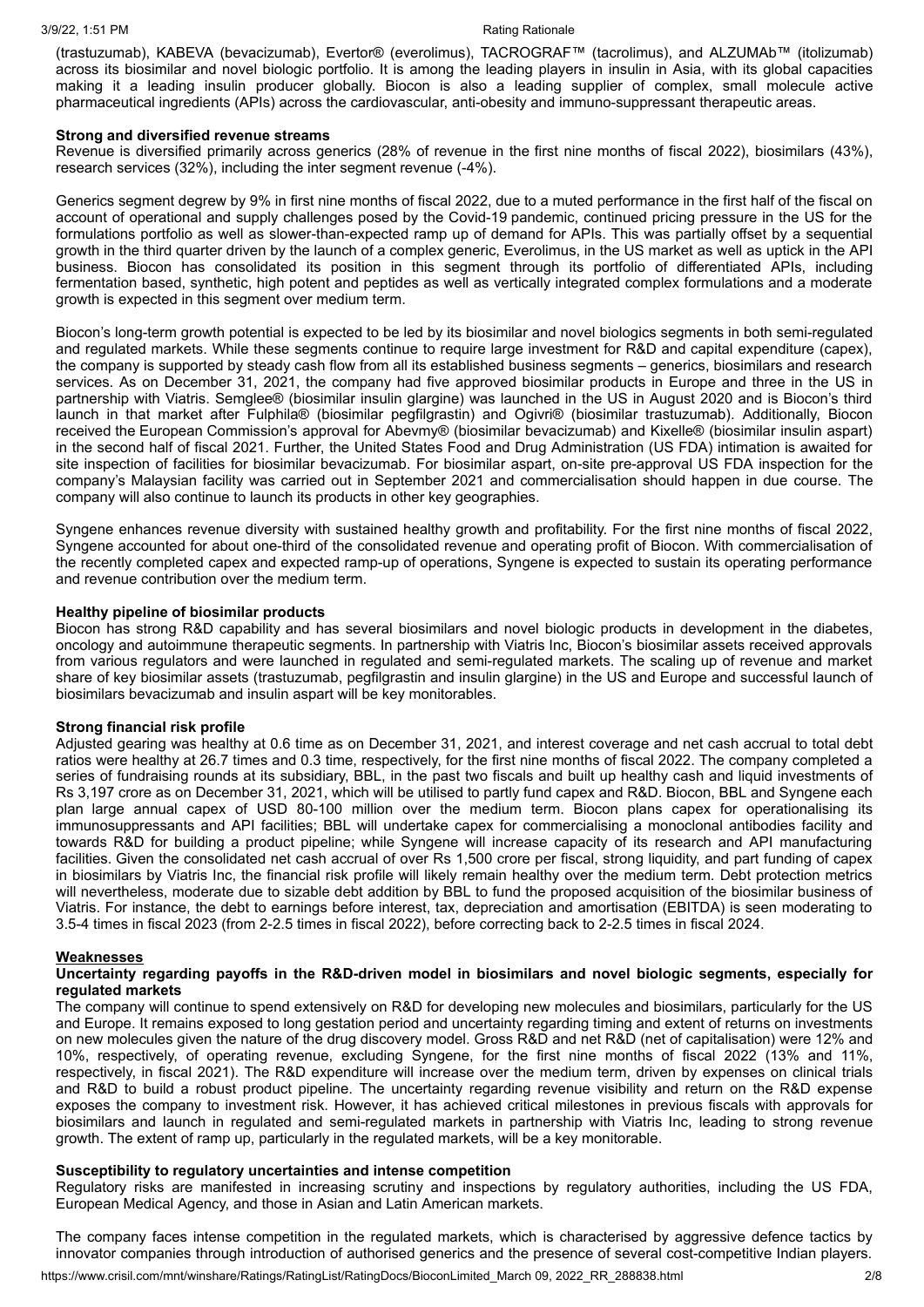In the branded formulations segment, additions to lists under Drug Price Control Order impact product pricing and profitability.

#### **Liquidity: Strong**

CRISIL Ratings expects Biocon to generate cash accrual of over Rs 1,500 crore, against term debt obligation of around Rs 800 crore (including Syngene and BBL) for fiscal 2022. Financial flexibility is high because of unencumbered cash and marketable securities of Rs 3,197 crore as on December 31, 2021. Biocon, BBL and Syngene each plan large annual capex of USD 80-100 million over the medium term, which is likely to be funded in a prudent mix of cash accrual and debt. Liquidity may moderate should Biocon use the cash surpluses to infuse funds into BBL for the proposed acquisition of the biosimilar business of Viatris, but still remain healthy. Repayment obligations should be sizeable in the medium term, post raising of the loans by BBL, but would be serviced mainly from accruals.

### **Environment, social and governance (ESG) profile**

CRISIL Ratings believes Biocon's ESG profile supports its already strong credit risk profile.

The pharmaceutical sector can have a significant impact on the environment on account of greenhouse gas emissions, water use and waste generation. The sector's social impact is characterised by impact on the health and wellbeing of consumers on account of its products and on employees and local community on account of its operations.

#### **Key ESG highlights**

- Biocon has increased the share of green power in its total energy consumption to over 50% for fiscal 2021. It has also achieved 18% reduction in absolute Scope 1 and Scope 2 emissions in fiscal 2021.
- Biocon has deployed water management practices and has recycled 100% of wastewater in fiscal 2021. All manufacturing sites are Zero Liquid Discharge facilities.
- Biocon has implemented gender diversity and inclusion policy, prevention of sexual harassment policy as well as zero tolerance for child labour. Gender diversity in Biocon is in line with industry peers with women employees comprising over 17% of the total workforce.
- Biocon's corporate social responsibility is focused on primary healthcare, environmental sustainability, rural development and Covid-19 relief.
- Biocon has adequate governance structure, with majority of its board comprising independent directors, presence of investor grievance redressal mechanism, whistle-blower policy and extensive disclosures.
- Biocon also has board-level ESG committee to provide oversight, direction and to monitor the ESG strategy and action plans.

There is growing importance of ESG among investors and lenders. Biocon's continued commitment to ESG principles will play a key role in enhancing stakeholder confidence and ensure ease of raising capital from markets where ESG compliance is a key factor.

### **Rating Sensitivity factors**

#### **Upward factors**

- Significantly high revenue growth, driven by increased market share and improvement in profitability above 28%-30% on a sustained basis, leading to healthy annual cash accruals
- Faster-than-anticipated improvement in debt protection metrics, post the acquisition of Viatris' biosimilar business by BBL, supported by healthier accrual and equity raising at BBL

#### **Downward factors**

- Decline in revenue growth and drop in operating margin to below 20% on a sustained basis
- Delayed correction in debt protection metrics, due to further debt-funded capex or acquisitions or weaker cash generation; for instance, debt to earnings before interest, tax, depreciation and amortisation (EBITDA) ratio remaining above 2.5 times in fiscal 2024
- Any adverse US FDA regulatory action materially impacting the operating performance

#### **About the Company**

Founded in 1978, Biocon is India's leading biopharma company. It is fully integrated and delivers biopharma solutions, ranging from discovery to development and commercialisation. It has diversified revenue streams covering biologics (including branded formulations), contract research, and small molecules and APIs. As on December 31, 2021, the promoters held 60.64% stake in Biocon, foreign portfolio investors held 16.00%, and the balance was held by the public and others.

#### **Key Financial Indicators**

| As on/for the period ended March 31 |          | 2021 | 2020 |
|-------------------------------------|----------|------|------|
| Revenue                             | Rs crore | 7106 | 6301 |
| Adjusted profit after tax (PAT)*    | Rs crore |      |      |
| <b>Adjusted PAT margin</b>          |          |      |      |
| Adjusted debt/adjusted networth     | Times    | 0.56 |      |
| <b>Adjusted interest coverage</b>   | Times    |      |      |

*\*Adjusted for amortisation of goodwill and intangibles*

**Any other information:** Not applicable

#### **Note on complexity levels of the rated instrument:**

CRISIL Ratings' complexity levels are assigned to various types of financial instruments. The CRISIL Ratings' complexity levels are available on [www.crisil.com/complexity-levels](http://www.crisil.com/complexity-levels). Users are advised to refer to the CRISIL Ratings' complexity levels for instruments that they consider for investment. Users may also call the Customer Service Helpdesk with queries on specific instruments.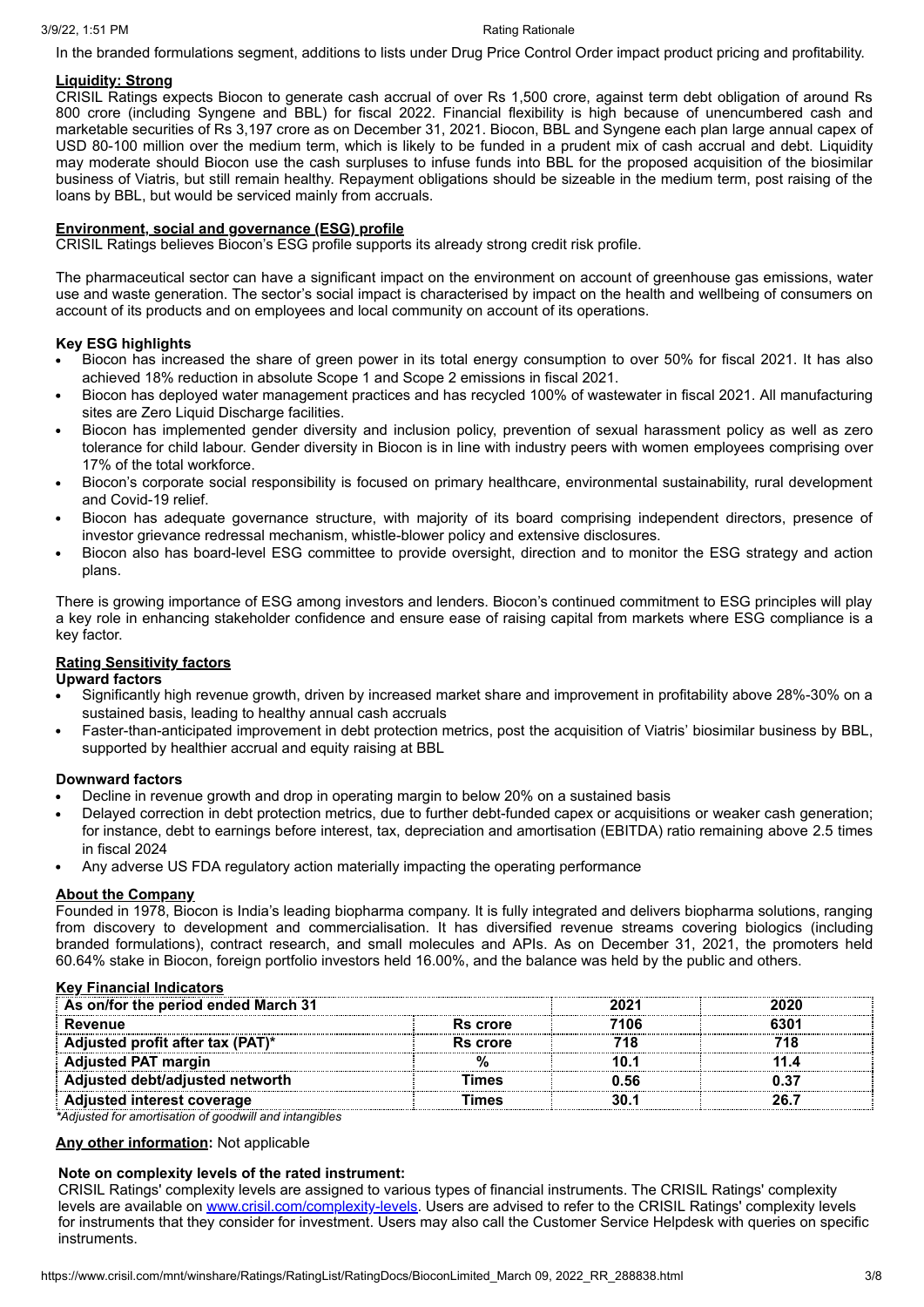|             | <b>Annexure - Details of Instrument(s)</b> |                      |                             |                         |                                 |                            |                                        |
|-------------|--------------------------------------------|----------------------|-----------------------------|-------------------------|---------------------------------|----------------------------|----------------------------------------|
| <b>ISIN</b> | Name of instrument                         | Date of<br>allotment | <b>Coupon</b><br>rate $(%)$ | <b>Maturity</b><br>date | <b>Issue size</b><br>(Rs crore) | <b>Complexity</b><br>level | <b>Rating assigned</b><br>with outlook |
| NA          | Working capital<br>facility                | NA                   | ΝA                          | NA                      | 100.0                           | ΝA                         | CRISIL AA+/Watch<br>Developing         |
| NA          | Proposed working<br>capital facility       | NA                   | ΝA                          | NA                      | 148.0                           | ΝA                         | CRISIL AA+/Watch<br>Developing         |
| NA          | Proposed short-term<br>bank loan facility  | NA                   | ΝA                          | NA                      | 2.0                             | NA                         | CRISIL A1+                             |

# **Annexure – List of entities consolidated**

| Names of entities consolidated                  | <b>Extent of</b><br>consolidation | <b>Rationale for consolidation</b> |  |  |  |
|-------------------------------------------------|-----------------------------------|------------------------------------|--|--|--|
| Syngene International Ltd                       | 70.2%                             | Subsidiary                         |  |  |  |
| <b>Biocon Biologics Ltd</b>                     | 93.5%                             | Subsidiary                         |  |  |  |
| Biocon Pharma Ltd                               | 100.0%                            | Subsidiary                         |  |  |  |
| Biocon Academy                                  | 100.0%                            | Subsidiary                         |  |  |  |
| <b>Biocon SA</b>                                | 100.0%                            | Subsidiary                         |  |  |  |
| Biocon SDN. BDH                                 | 93.5%                             | Step-down subsidiary               |  |  |  |
| Biocon FZ LLC                                   | 100.0%                            | Subsidiary                         |  |  |  |
| Biocon Biologics UK Ltd                         | 93.5%                             | Step-down subsidiary               |  |  |  |
| Biocon Pharma Inc                               | 100.0%                            | Step-down subsidiary               |  |  |  |
| <b>Biocon Biologics Healthcare SDN. BHD</b>     | 93.5%                             | Step-down subsidiary               |  |  |  |
| <b>Biocon Pharma Ireland Ltd</b>                | 100.0%                            | Step-down subsidiary               |  |  |  |
| <b>Biocon Pharma UK Ltd</b>                     | 100.0%                            | Step-down subsidiary               |  |  |  |
| Biocon Biosphere Ltd                            | 100.0%                            | Subsidiary                         |  |  |  |
| <b>Biocon Biologics Inc</b>                     | 93.5%                             | Step-down subsidiary               |  |  |  |
| Biocon Biologics Do Brasil Ltda                 | 93.5%                             | Step-down subsidiary               |  |  |  |
| <b>Biocon Biologics FZ-LLC</b>                  | 93.5%                             | Step-down subsidiary               |  |  |  |
| Biocon Pharma Malta Ltd                         | 100.0%                            | Step-down subsidiary               |  |  |  |
| Biocon Pharma Malta I Ltd                       | 100.0%                            | Step-down subsidiary               |  |  |  |
| <b>Biofusion Therapeutics Ltd</b>               | 100.0%                            | Subsidiary                         |  |  |  |
| Syngene USA Inc                                 | 70.2%                             | Step-down subsidiary               |  |  |  |
| Bicara Therapeutics Inc (up to January 9, 2021) | 87.0%                             | Associate                          |  |  |  |
| Neo Biocon FZ-LLC                               | 49.0%                             | Joint venture                      |  |  |  |

## **Annexure - Rating History for last 3 Years**

|                                           |           | Current               |                                                                  |          | 2022 (History)                                 | 2021<br>2020 |                                                       |          | 2019                                                  |          | <b>Start of</b><br>2019                               |                                                |
|-------------------------------------------|-----------|-----------------------|------------------------------------------------------------------|----------|------------------------------------------------|--------------|-------------------------------------------------------|----------|-------------------------------------------------------|----------|-------------------------------------------------------|------------------------------------------------|
| Instrument                                | Type      | Outstanding<br>Amount | Rating                                                           | Date     | Rating                                         | Date         | Rating                                                | Date     | Rating                                                | Date     | Rating                                                | Rating                                         |
| Fund<br><b>Based</b><br><b>Facilities</b> | LT/ST     | 250.0                 | <b>CRISIL</b><br>AA+/Watch<br>Developing<br><b>CRISIL</b><br>A1+ | 11-02-22 | <b>CRISIL</b><br>AA+/Stable<br>CRISIL<br>$A1+$ | 30-09-21     | <b>CRISIL</b><br>AA+/Stable<br><b>CRISIL</b><br>$A1+$ | 07-07-20 | <b>CRISIL</b><br>AA+/Stable<br><b>CRISIL</b><br>$A1+$ | 29-06-19 | <b>CRISIL</b><br>AA+/Stable<br><b>CRISIL</b><br>$A1+$ | <b>CRISIL</b><br>AA+/Stable<br>CRISIL<br>$A1+$ |
| Short<br><b>Term Debt</b>                 | <b>ST</b> |                       | $\overline{\phantom{a}}$                                         |          | --                                             |              | $\overline{\phantom{a}}$                              |          | --                                                    | 29-06-19 | Withdrawn                                             | <b>CRISIL</b><br>$A1+$                         |
| All amounts are in Rs.Cr.                 |           |                       |                                                                  |          |                                                |              |                                                       |          |                                                       |          |                                                       |                                                |

**Annexure - Details of Bank Lenders & Facilities**

| <b>Facility</b>                                         | <b>Amount (Rs.Crore)</b> | Rating                             |
|---------------------------------------------------------|--------------------------|------------------------------------|
| <b>Proposed Short Term Bank Loan</b><br><b>Facility</b> |                          | <b>CRISIL A1+</b>                  |
| <b>Proposed Working Capital Facility</b>                | 148                      | <b>CRISIL AA+/Watch Developing</b> |
| <b>Working Capital Facility</b>                         | 100                      | <b>CRISIL AA+/Watch Developing</b> |

# **Criteria Details**

 $\mathbb{F}$ 

| Links to related criteria                                                 |  |  |  |
|---------------------------------------------------------------------------|--|--|--|
| <b>CRISILS Approach to Financial Ratios</b>                               |  |  |  |
| Rating criteria for manufaturing and service sector companies             |  |  |  |
| <b>CRISILs Bank Loan Ratings - process, scale and default recognition</b> |  |  |  |
| <b>Rating Criteria for the Pharmaceutical Industry</b>                    |  |  |  |
| <b>CRISILs Criteria for Consolidation</b>                                 |  |  |  |
| <b>Understanding CRISILs Ratings and Rating Scales</b>                    |  |  |  |

T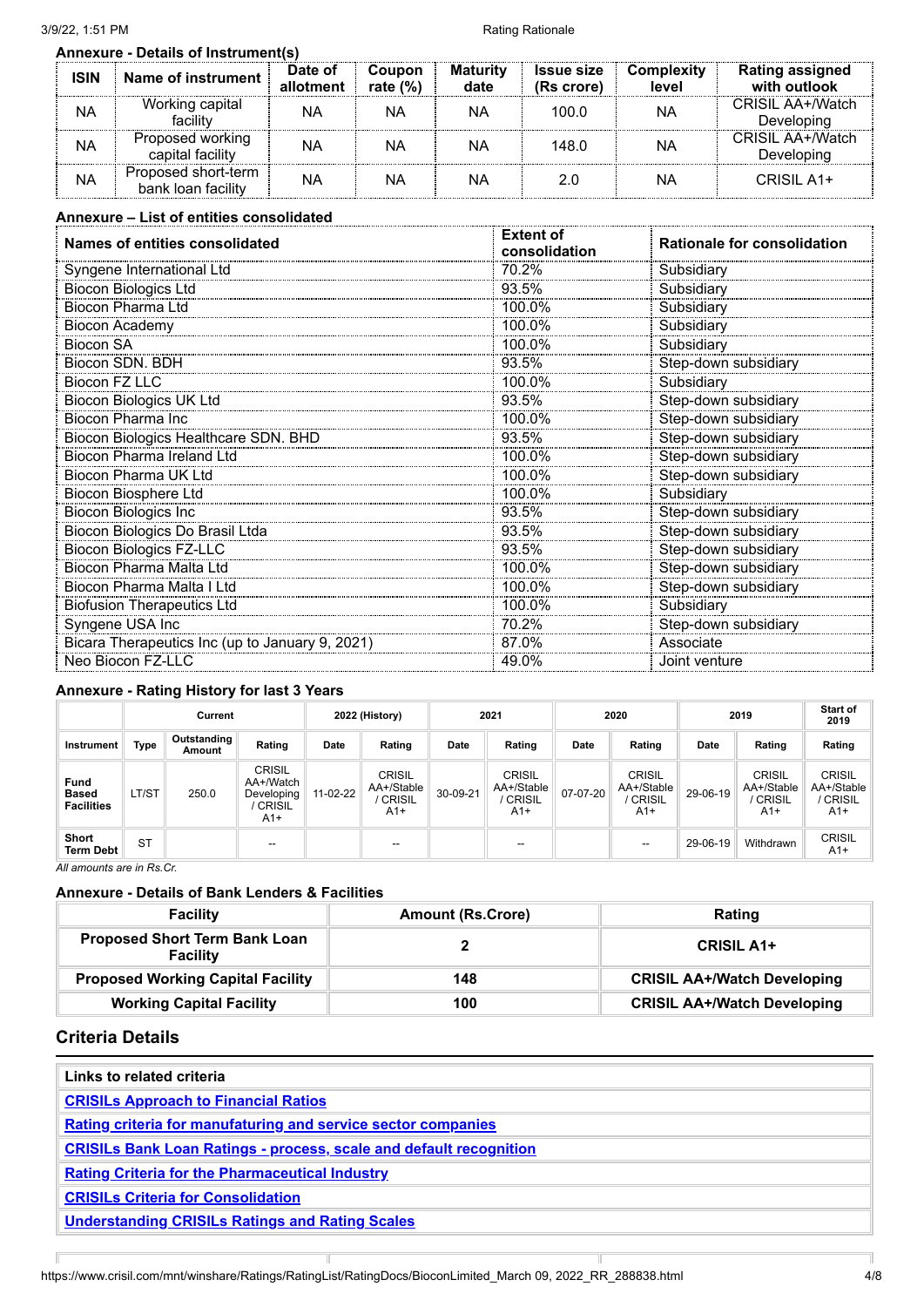3/9/22, 1:51 PM **Rating Rationale Rating Rationale Rating Rationale** 

**Pankaj Rawat** Media Relations **CRISIL Limited** B: +91 22 3342 3000 **[pankaj.rawat@crisil.com](mailto:pankaj.rawat@crisil.com)**

**Hiral Jani Vasani** Media Relations **CRISIL Limited** B: +91 22 3342 3000 **[hiral.vasani@crisil.com](mailto:hiral.vasani@crisil.com)**

**Rutuja Gaikwad** Media Relations **CRISIL Limited** B: +91 22 3342 3000 **[Rutuja.Gaikwad@ext-crisil.com](mailto:Rutuja.Gaikwad@ext-crisil.com)**

Anuj Sethi Senior Director **CRISIL Ratings Limited** D:+91 44 6656 3100 [anuj.sethi@crisil.com](https://www.crisil.com/mnt/winshare/Ratings/RatingList/RatingDocs/anuj.sethi@crisil.com)

Tanvi Kumar Shah Associate Director **CRISIL Ratings Limited** D:+91 22 4097 8331 [tanvi.shah@crisil.com](https://www.crisil.com/mnt/winshare/Ratings/RatingList/RatingDocs/tanvi.shah@crisil.com)

Parth Shah Manager **CRISIL Ratings Limited** B:+91 22 3342 3000 [Parth.Shah@crisil.com](https://www.crisil.com/mnt/winshare/Ratings/RatingList/RatingDocs/Parth.Shah@crisil.com)

**Media Relations Analytical Contacts Customer Service Helpdesk**

Timings: 10.00 am to 7.00 pm Toll free Number:1800 267 1301

For a copy of Rationales / Rating Reports: [CRISILratingdesk@crisil.com](mailto:CRISILratingdesk@crisil.com)

For Analytical queries: [ratingsinvestordesk@crisil.com](mailto:ratingsinvestordesk@crisil.com)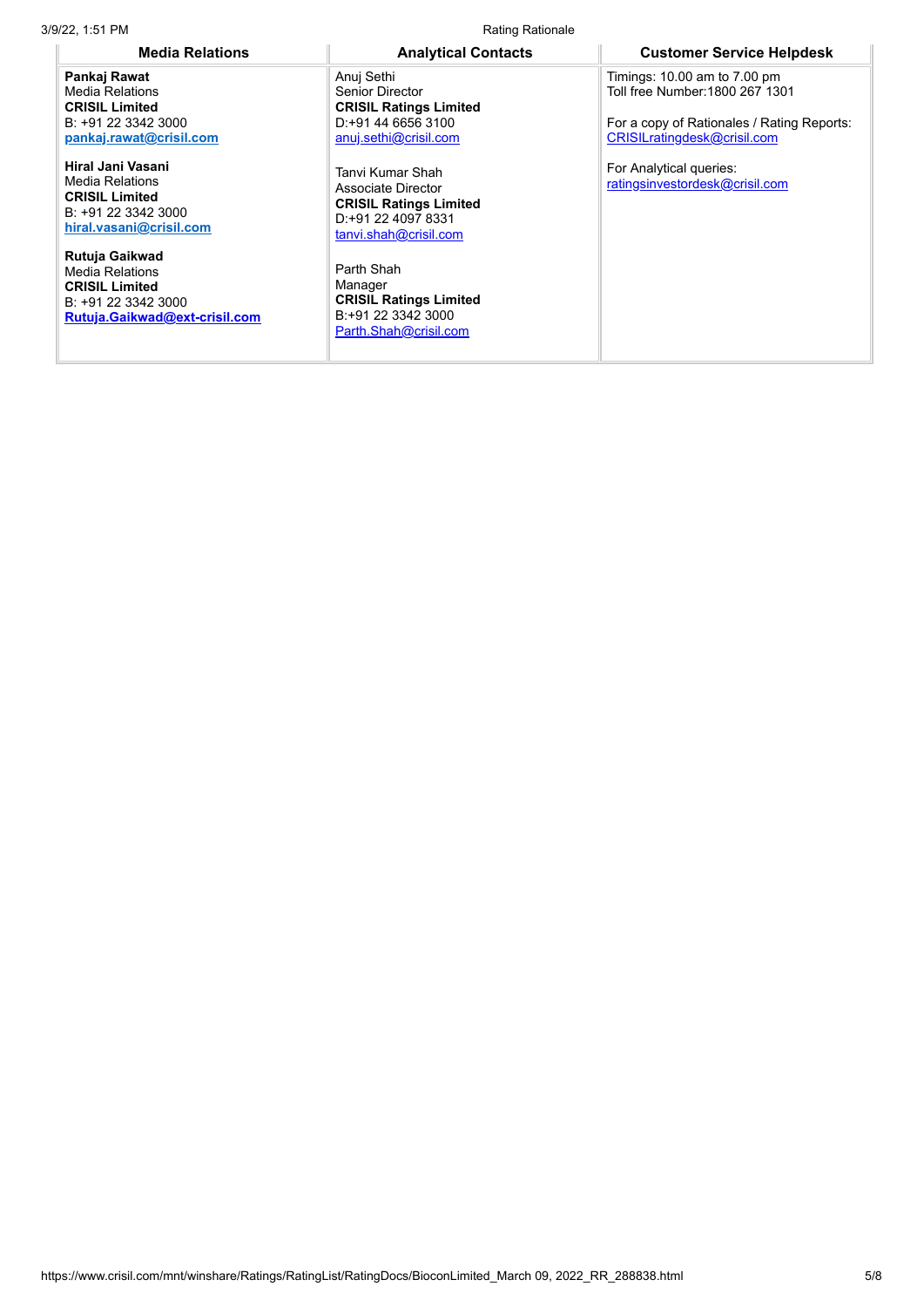3/9/22, 1:51 PM Rationale and the state of the state of the Rational Rationale Rationale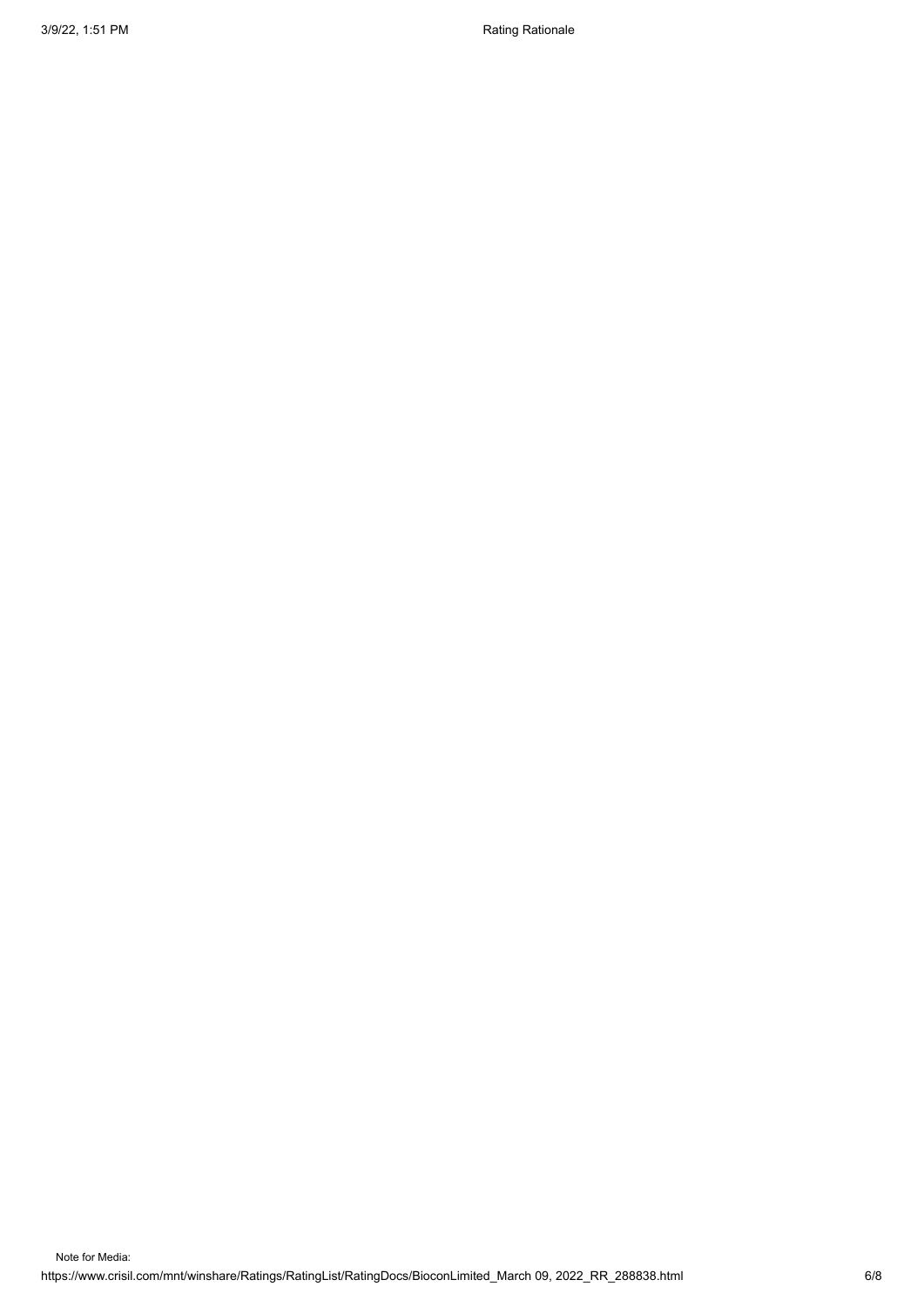This rating rationale is transmitted to you for the sole purpose of dissemination through your newspaper/magazine/agency. The rating rationale may be used by you in full or in part without changing the meaning or context thereof but with due credit to CRISIL Ratings. However, CRISIL Ratings alone has the sole right of distribution (whether directly or indirectly) of its rationales for consideration or otherwise through any media including websites and portals.

#### **About CRISIL Ratings Limited (A subsidiary of CRISIL Limited)**

CRISIL Ratings pioneered the concept of credit rating in India in 1987. With a tradition of independence, analytical rigour and innovation, we set the standards in the credit rating business. We rate the entire range of debt instruments, such as bank loans, certificates of deposit, commercial paper, non-convertible/convertible/partially convertible bonds and debentures, perpetual bonds, bank hybrid capital instruments, asset-backed and mortgage-backed securities, partial guarantees and other structured debt instruments. We have rated over 33,000 large and mid-scale corporates and financial institutions. We have also instituted several innovations in India in the rating business, including ratings for municipal bonds, partially guaranteed instruments and infrastructure investment trusts (InvITs).

CRISIL Ratings Limited ('CRISIL Ratings') is a wholly-owned subsidiary of CRISIL Limited ('CRISIL'). CRISIL Ratings Limited is registered in India as a credit rating agency with the Securities and Exchange Board of India ("SEBI").

For more information, visit [www.crisilratings.com](http://www.crisilratings.com/)

#### **About CRISIL Limited**

CRISIL is a global analytical company providing ratings, research, and risk and policy advisory services. We are India's leading ratings agency. We are also the foremost provider of high-end research to the world's largest banks and leading corporations.

CRISIL is majority owned by S&P Global Inc, a leading provider of transparent and independent ratings, benchmarks, analytics and data to the capital and commodity markets worldwide.

For more information, visit [www.crisil.com](http://www.crisil.com/)

Connect with us: [TWITTER](https://twitter.com/CRISILLimited) | [LINKEDIN](http://www.linkedin.com/company/crisil) | [YOUTUBE](https://www.youtube.com/user/CRISILLimited) | [FACEBOOK](https://www.facebook.com/CRISILLimited)

#### **CRISIL PRIVACY NOTICE**

CRISIL respects your privacy. We may use your contact information, such as your name, address and email id to fulfil your request and service your account and to provide you with additional information from CRISIL. For further information on CRISIL's privacy policy please visit [www.crisil.com](https://www.crisil.com/en/home/crisil-privacy-notice.html).

#### **DISCLAIMER**

This disclaimer is part of and applies to each credit rating report and/or credit rating rationale ('report') that is provided by CRISIL Ratings Limited ('CRISIL Ratings'). To avoid doubt, the term 'report' includes the information, ratings and other content forming part of the report. The report is intended for the jurisdiction of India only. This report does not constitute an offer of services. Without limiting the generality of the foregoing, nothing in the report is to be construed as CRISIL Ratings providing or intending to provide any services in jurisdictions where CRISIL Ratings does not have the necessary licenses and/or registration to carry out its business activities referred to above. Access or use of this report does not create a client relationship between CRISIL Ratings and the user.

We are not aware that any user intends to rely on the report or of the manner in which a user intends to use the report. In preparing our report we have not taken into consideration the objectives or particular needs of any particular user. It is made abundantly clear that the report is not intended to and does not constitute an investment advice. The report is not an offer to sell or an offer to purchase or subscribe for any investment in any securities, instruments, facilities or solicitation of any kind to enter into any deal or transaction with the entity to which the report pertains. The report should not be the sole or primary basis for any investment decision within the meaning of any law or regulation (including the laws and regulations applicable in the US).

Ratings from CRISIL Ratings are statements of opinion as of the date they are expressed and not statements of fact or recommendations to purchase, hold or sell any securities/instruments or to make any investment decisions. Any opinions expressed here are in good faith, are subject to change without notice, and are only current as of the stated date of their issue. CRISIL Ratings assumes no obligation to update its opinions following publication in any form or format although CRISIL Ratings may disseminate its opinions and analysis. The rating contained in the report is not a substitute for the skill, judgment and experience of the user, its management, employees, advisors and/or clients when making investment or other business decisions. The recipients of the report should rely on their own judgment and take their own professional advice before acting on the report in any way. CRISIL Ratings or its associates may have other commercial transactions with the entity to which the report pertains.

Neither CRISIL Ratings nor its affiliates, third-party providers, as well as their directors, officers, shareholders, employees or